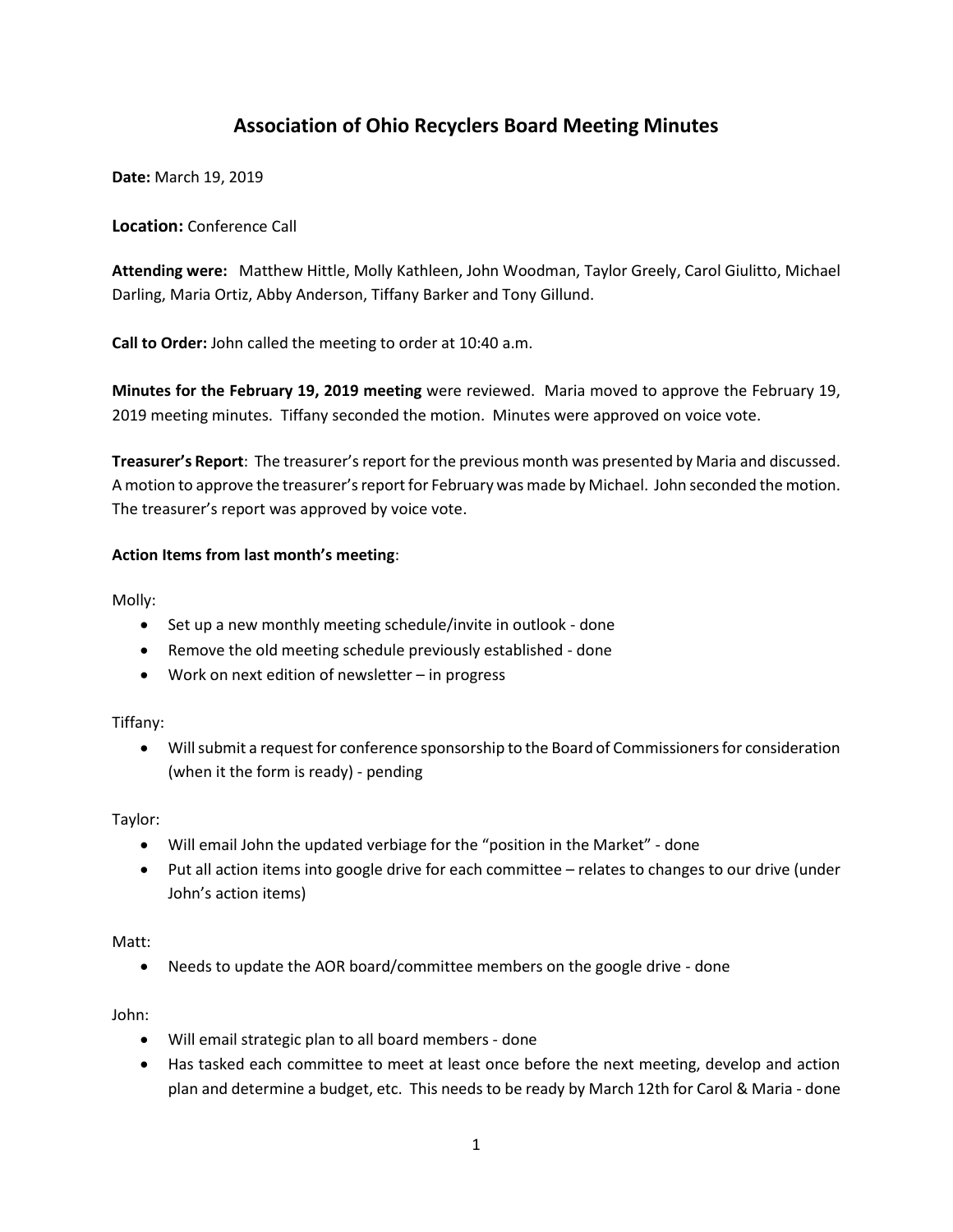- Will reach out to Tim with Clean Lights prior to March meeting needs to be done
- Will follow up with MaryEllen regarding ownership of documents on google drive & ohiorecycles@gmail.com email account (login, etc) - done

Carol:

• Will email Lauren as a reminder to change the contact information to her (from John) for membership on the website – needs to be done

Molly agreed to take the action items for today's meeting.

#### B**oard Recruitment**

No updates.

## **Committee Updates**

Governance Committee – NO updates outside the budget discussion.

Communications and Programming – Relating to the Spring newsletter, Cuyahoga County SMWD was mentioned as a possibility for the members spotlight. Maria wanted to look at examples of other spotlights to get a feel for what is required and will do the next member spotlight [action item].

Events – The executive conference committee has developed some parameters for potential payment for speakers at the conference. This include the need for approval by the executive committee. Potentially, a reasonable rate could be paid for a key speaker, as well as mileage and airfare.

Another visit to the hotel is planned soon. It was noted that our website needs to be updated to include the Save the Date info for the conference [action item].

Strategic Planning – The 2019-2021 Strategic Plan was discussed. One change was recommended – to move the language "all organizational filing requirements are met – state/federal filings, etc." form the governance section on page 4 to the finance section on the same page.

Michael moved to accept the 2019-2021 with the recommended change. Carol seconded the motion. The 2019-2021 Strategic Plan was approved by voice vote.

Finance – The 2019 proposed budget was discussed. IT was recommended to move the amount listed for Meeting Meals from finance to events. It was also pointed out that the GoDaddy costs are not applicable anymore because we use Wix now.

John made a motion to approve the proposed 2019 budget. Tiffany seconded the motion. The 2019 budget was approved on voice vote (Carol abstained)